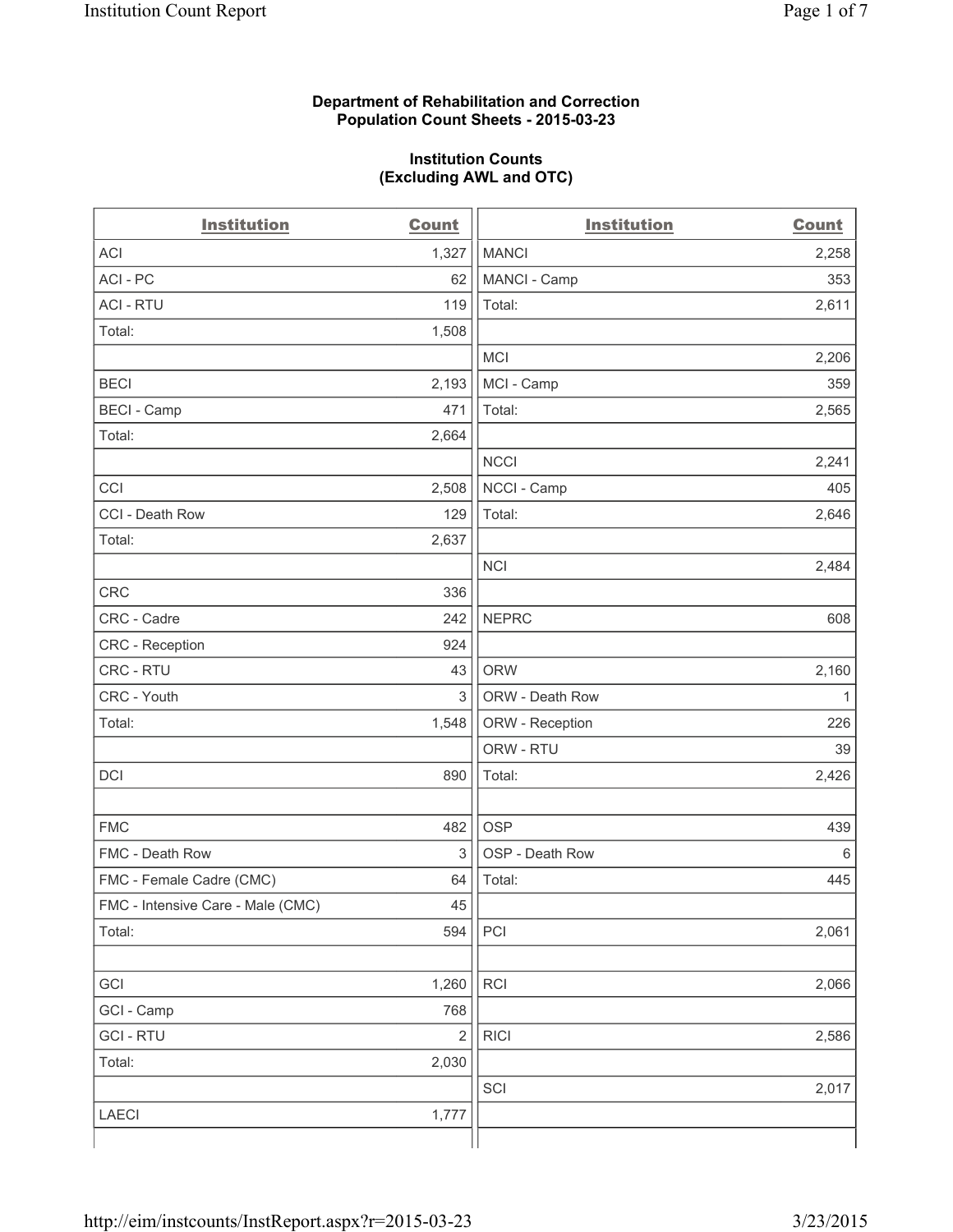|                          |       | <b>SOCF</b>      | 1,211                       |
|--------------------------|-------|------------------|-----------------------------|
| LECI                     | 2,119 | SOCF - RTU       | 58                          |
| LECI - Camp              | 174   | Total:           | 1,269                       |
| Total:                   | 2,293 |                  |                             |
|                          |       | <b>TCI</b>       | 1,081                       |
| LOCI                     | 2,300 | TCI - Camp       | 416                         |
|                          |       | Total:           | 1,497                       |
| LORCI                    | 203   |                  |                             |
| LORCI - Cadre            | 197   | <b>TOCI</b>      | 1,016                       |
| <b>LORCI - Reception</b> | 1,107 | <b>TOCI - PC</b> | 107                         |
| Total:                   | 1,507 | Total:           | 1,123                       |
|                          |       |                  |                             |
| <b>MACI</b>              | 1,093 | <b>WCI</b>       | 1,284                       |
| MACI - Minimum           | 1,460 | WCI - RTU        | 90                          |
| Total:                   | 2,553 | Total:           | 1,374                       |
|                          |       |                  |                             |
|                          |       |                  | EO OTO<br>Tatal Damilations |

**Total Population: 50,079**

\* The Total Population includes 35 Offenders with Reason Codes 30 & 31. \*\* The Total Population includes 31 Offenders with Reason Code 0A.

# **Male Population by Security Level (Include AWL and Exclude OTC)**

| <b>Security Level</b>  |                   | <b>Body</b> | <b>AWL</b> | $(-OTC)$ | <b>Total</b> |
|------------------------|-------------------|-------------|------------|----------|--------------|
| Total Level 5          |                   | 135         | 0          | 0        | 135          |
| <b>Total Level 4</b>   |                   | 1,807       | 21         | 21       | 1,807        |
| Total Level 3          |                   | 11,612      | 160        | 108      | 11,664       |
| Total Level 2          |                   | 17,028      | 244        | 165      | 17,107       |
| <b>Total Level 1</b>   |                   | 15,277      | 230        | 126      | 15,381       |
| <b>Total Death Row</b> |                   | 139         |            |          | 139          |
|                        | <b>Total Male</b> | 45,998      | 656        | 421      | 46,233       |

### **Female Population by Institution (Include AWL and Exclude OTC)**

| <b>Institution</b>       | <b>Body</b> | <b>AWL</b> | $(-OTC)$ | <b>Total</b> |
|--------------------------|-------------|------------|----------|--------------|
| <b>DCI</b>               | 890         | 18         | 13       | 895          |
| <b>FMC</b>               | 21          | 3          |          | 23           |
| FMC - Female Cadre (CMC) | 64          | 2          | 0        | 66           |
| <b>NEPRC</b>             | 608         | 19         | 5        | 622          |
| <b>ORW</b>               | 2,160       | 52         | 22       | 2,190        |
| <b>ORW - Death Row</b>   |             | 0          | 0        |              |
| ORW - Reception          | 226         |            | 0        | 226          |
|                          |             |            |          |              |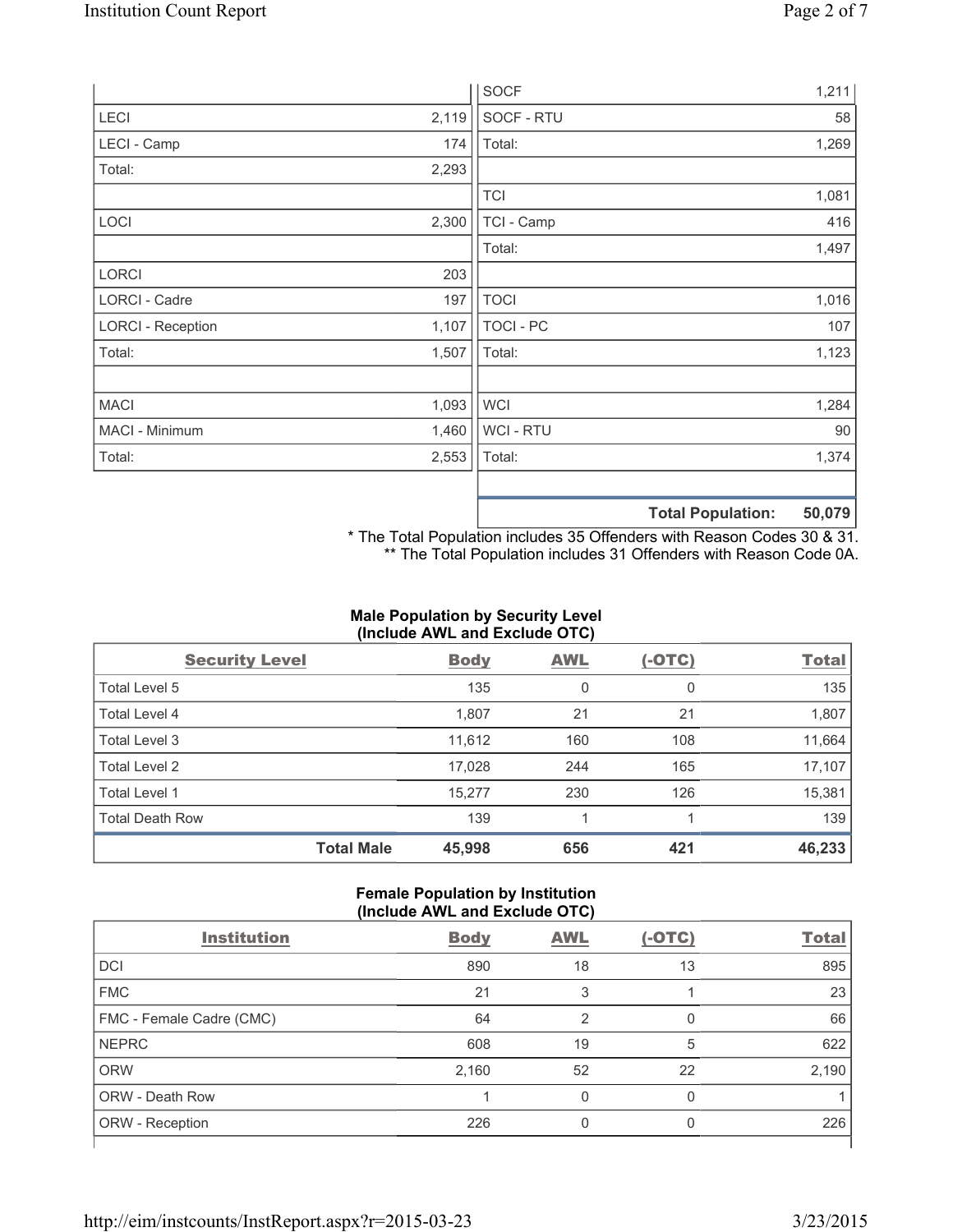| <b>ORW - RTU</b> |                          | 39     |     |     | 39     |
|------------------|--------------------------|--------|-----|-----|--------|
|                  | <b>Total Female</b>      | 4.009  | 94  | 41  | 4,062  |
|                  |                          |        |     |     |        |
|                  | <b>Total Population:</b> | 50,007 | 750 | 462 | 50,295 |

# **Male Population by Institution: Security Level 5 (Include AWL and Exclude OTC)**

|            | <b>Institution</b>   | <b>Body</b> | AWL | $(-OTC)$ | <u>Total</u> |
|------------|----------------------|-------------|-----|----------|--------------|
| <b>OSP</b> |                      | 135         |     |          | 135          |
|            | <b>Total Level 5</b> | 135         |     |          | 135          |

# **Male Population by Institution: Security Level 4 (Include AWL and Exclude OTC)**

| <b>Institution</b> |                      | <b>Body</b>    | <b>AWL</b>          | $(-OTC)$            | <b>Total</b>   |
|--------------------|----------------------|----------------|---------------------|---------------------|----------------|
| <b>BECI</b>        |                      | 1              | $\mathsf{O}\xspace$ | $\mathsf{O}\xspace$ | $\mathbf{1}$   |
| <b>CRC</b>         |                      | $\overline{7}$ | $\mathbf 0$         | $\mathsf 0$         | $\overline{7}$ |
| CRC - Reception    |                      | 1              | $\mathsf{O}\xspace$ | $\mathbf 0$         | 1              |
| LECI               |                      | 4              | $\mathbf 0$         | $\mathbf 0$         | $\overline{4}$ |
| LOCI               |                      | $\overline{4}$ | $\mathbf 0$         | $\mathsf{O}\xspace$ | $\overline{4}$ |
| <b>LORCI</b>       |                      | $\sqrt{5}$     | $\mathbf{1}$        | $\mathbf{1}$        | $\sqrt{5}$     |
| LORCI - Cadre      |                      | $\overline{2}$ | $\mathsf{O}\xspace$ | $\mathsf{O}\xspace$ | $\sqrt{2}$     |
| LORCI - Reception  |                      | 11             | $\mathbf 0$         | $\mathsf{O}\xspace$ | 11             |
| <b>MANCI</b>       |                      | 17             | $\mathsf{O}\xspace$ | $\mathsf{O}\xspace$ | 17             |
| <b>NCCI</b>        |                      | $\sqrt{5}$     | $\mathsf{O}\xspace$ | $\mathsf{O}\xspace$ | $\sqrt{5}$     |
| <b>NCI</b>         |                      | 3              | $\mathbf 0$         | $\mathsf{O}\xspace$ | $\sqrt{3}$     |
| <b>OSP</b>         |                      | 296            | $\sqrt{3}$          | $\,$ 3 $\,$         | 296            |
| <b>RCI</b>         |                      | 1              | $\mathbf 0$         | $\mathsf{O}\xspace$ | $\mathbf{1}$   |
| <b>SOCF</b>        |                      | 1,125          | 16                  | 16                  | 1,125          |
| SOCF - RTU         |                      | 57             | $\mathsf{O}\xspace$ | $\mathsf{O}\xspace$ | 57             |
| <b>TCI</b>         |                      | 10             | $\mathsf{O}\xspace$ | $\mathsf{O}\xspace$ | 10             |
| <b>TOCI</b>        |                      | 194            | $\mathsf{O}\xspace$ | $\mathsf{O}\xspace$ | 194            |
| <b>TOCI - PC</b>   |                      | 43             | $\mathsf{O}\xspace$ | $\mathsf{O}\xspace$ | 43             |
| <b>WCI</b>         |                      | 20             | $\mathbf{1}$        | $\mathbf{1}$        | 20             |
| <b>WCI - RTU</b>   |                      | 1              | $\mathbf 0$         | $\mathsf{O}\xspace$ | $\mathbf{1}$   |
|                    | <b>Total Level 4</b> | 1,807          | 21                  | 21                  | 1,807          |

#### **Male Population by Institution: Security Level 3 (Include AWL and Exclude OTC)**

| $(1101000 \text{ A})$ |                    |  |            |  |              |  |
|-----------------------|--------------------|--|------------|--|--------------|--|
|                       | <b>Institution</b> |  | <b>AWL</b> |  | <u>Total</u> |  |
|                       |                    |  |            |  |              |  |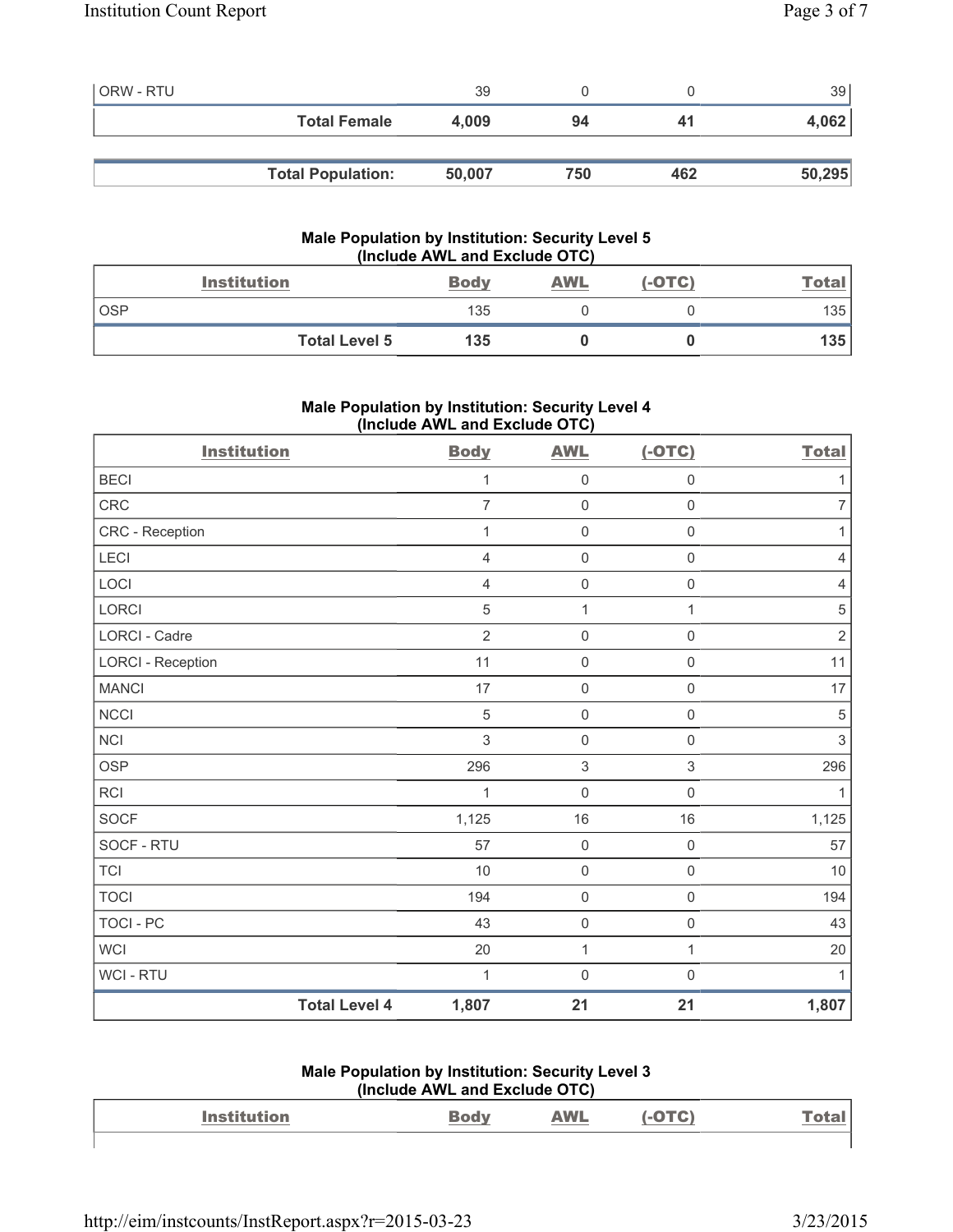| ACI                               | 14                             | $\mathbf{1}$             | $\mathsf{O}\xspace$ | 15               |
|-----------------------------------|--------------------------------|--------------------------|---------------------|------------------|
| <b>BECI</b>                       | $\overline{4}$                 | $\mathsf 0$              | $\mathsf{O}\xspace$ | $\overline{4}$   |
| CCI                               | $\sqrt{3}$                     | $\mathsf{O}\xspace$      | $\mathsf 0$         | $\,$ 3 $\,$      |
| <b>CRC</b>                        | 138                            | $\boldsymbol{9}$         | $\,$ 5 $\,$         | 142              |
| CRC - Cadre                       | 186                            | $\mathsf{O}\xspace$      | $\mathsf 0$         | 186              |
| CRC - Reception                   | 627                            | 15                       | 11                  | 631              |
| CRC - RTU                         | 19                             | $\mathsf{O}\xspace$      | $\mathsf 0$         | 19               |
| CRC - Youth                       | $\mathbf 2$                    | $\mathbf{1}$             | $\mathbf{1}$        | $\sqrt{2}$       |
| <b>FMC</b>                        | $\overline{2}$                 | $\mathbf{1}$             | $\mathsf{O}\xspace$ | $\,$ 3 $\,$      |
| FMC - Intensive Care - Male (CMC) | $\,8\,$                        | $\mathbf{1}$             | $\mathsf{O}\xspace$ | $\boldsymbol{9}$ |
| GCI                               | $\overline{2}$                 | $\mathsf{O}\xspace$      | $\mathsf{O}\xspace$ | $\sqrt{2}$       |
| LAECI                             | $\sqrt{5}$                     | $\mathsf{O}\xspace$      | $\mathsf{O}\xspace$ | $\,$ 5 $\,$      |
| <b>LECI</b>                       | 2,089                          | 14                       | 13                  | 2,090            |
| LOCI                              | $\mathbf 0$                    | $\mathbf{1}$             | $\mathbf{1}$        | $\mathbf 0$      |
| <b>LORCI</b>                      | 74                             | 31                       | 28                  | $77 \,$          |
| <b>LORCI - Cadre</b>              | 183                            | $\mathsf{O}\xspace$      | $\mathsf 0$         | 183              |
| <b>LORCI - Reception</b>          | 722                            | $\sqrt{2}$               | $\mathbf{1}$        | 723              |
| <b>MACI</b>                       |                                | 1<br>$\mathsf{O}\xspace$ | $\mathsf 0$         | $\mathbf{1}$     |
| <b>MANCI</b>                      | 2,213                          | 22                       | 15                  | 2,220            |
| MCI                               | $\,6\,$                        | $\mathsf{O}\xspace$      | $\mathsf 0$         | $\,6\,$          |
| <b>NCCI</b>                       | 8                              | $\mathsf{O}\xspace$      | $\mathsf{O}\xspace$ | $\,8\,$          |
| <b>NCI</b>                        | 14                             | $\mathbf 2$              | $\overline{2}$      | 14               |
| PCI                               | 39                             | $\overline{4}$           | $\mathsf{O}\xspace$ | 43               |
| <b>RCI</b>                        | 1,940                          | 36                       | 18                  | 1,958            |
| <b>RICI</b>                       | $\,$ 5 $\,$                    | $\mathsf{O}\xspace$      | $\mathsf 0$         | $\,$ 5 $\,$      |
| SCI                               | $\overline{2}$                 | $\mathsf{O}\xspace$      | $\mathsf{O}\xspace$ | $\overline{2}$   |
| SOCF                              | 68                             | $\mathsf 0$              | $\mathsf{O}\xspace$ | 68               |
| SOCF - RTU                        | $\mathbf{1}$                   | $\mathsf{O}\xspace$      | $\mathsf{O}\xspace$ | $\mathbf{1}$     |
| <b>TCI</b>                        | 1,018                          | $\hbox{9}$               | 6                   | 1,021            |
| TCI - Camp                        |                                | $\mbox{O}$<br>1          | $\mathsf{O}\xspace$ | 1                |
| <b>TOCI</b>                       | 820                            | $\sqrt{2}$               | $\overline{2}$      | 820              |
| <b>TOCI - PC</b>                  | 64                             | $\mathsf{O}\xspace$      | $\mathsf{O}\xspace$ | 64               |
| <b>WCI</b>                        | 1,250                          | $\boldsymbol{9}$         | 5                   | 1,254            |
| <b>WCI - RTU</b>                  | 84                             | $\mathsf{O}\xspace$      | $\mathsf{O}\xspace$ | 84               |
|                                   | <b>Total Level 3</b><br>11,612 | 160                      | 108                 | 11,664           |

#### **Male Population by Institution: Security Level 2 (Include AWL and Exclude OTC)**

| <b>Institution</b> | <b>Body</b> | <b>AWL</b> | $(-OTC)$ | <u>Total</u> |
|--------------------|-------------|------------|----------|--------------|
| <b>ACI</b>         | 609         |            |          | 61           |
|                    |             |            |          |              |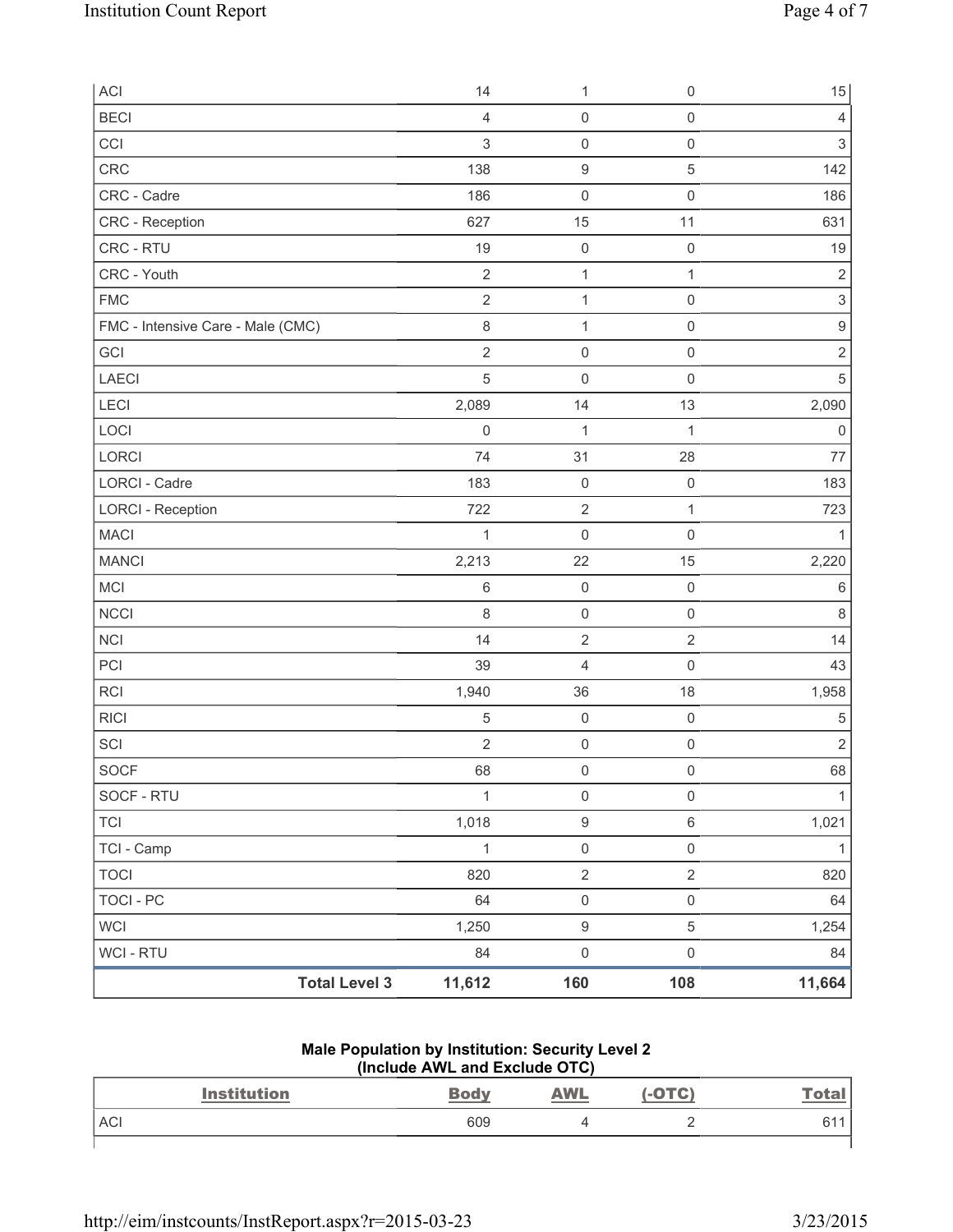| ACI - PC                          | 62               | $\mathsf 0$               | $\mathsf{O}\xspace$ | 62             |
|-----------------------------------|------------------|---------------------------|---------------------|----------------|
| <b>ACI - RTU</b>                  | 73               | 0                         | $\mathsf{O}\xspace$ | 73             |
| <b>BECI</b>                       | 1,481            | 21                        | 11                  | 1,491          |
| <b>BECI</b> - Camp                | $\overline{2}$   | $\mathsf 0$               | $\mathsf 0$         | $\overline{2}$ |
| CCI                               | 1,655            | $\boldsymbol{9}$          | $\,6\,$             | 1,658          |
| <b>CRC</b>                        | 86               | $\,$ 5 $\,$               | $\overline{4}$      | 87             |
| CRC - Cadre                       | 53               | $\mathsf 0$               | $\mathsf{O}\xspace$ | 53             |
| <b>CRC</b> - Reception            | 192              | $\ensuremath{\mathsf{3}}$ | $\,$ 3 $\,$         | 192            |
| CRC - RTU                         | 19               | 0                         | $\mathsf 0$         | 19             |
| CRC - Youth                       | $\mathbf{1}$     | $\mathbf{1}$              | $\mathbf{1}$        | 1              |
| <b>FMC</b>                        | $\boldsymbol{9}$ | $\mathbf{1}$              | $\mathsf{O}\xspace$ | 10             |
| FMC - Intensive Care - Male (CMC) | 16               | $\mathsf 0$               | $\mathsf 0$         | 16             |
| GCI                               | 821              | 5                         | 3                   | 823            |
| <b>LAECI</b>                      | 1,094            | 21                        | 16                  | 1,099          |
| LECI                              | 12               | 0                         | $\mathsf 0$         | 12             |
| LOCI                              | 1,144            | 4                         | $\overline{4}$      | 1,144          |
| LORCI                             | 78               | 24                        | 21                  | 81             |
| LORCI - Cadre                     | 11               | 0                         | $\mathsf 0$         | 11             |
| <b>LORCI - Reception</b>          | 266              | $\overline{2}$            | $\sqrt{2}$          | 266            |
| <b>MACI</b>                       | 1,092            | $\ensuremath{\mathsf{3}}$ | $\sqrt{2}$          | 1,093          |
| <b>MANCI</b>                      | 13               | $\mathbf{1}$              | $\mathbf 0$         | 14             |
| <b>MCI</b>                        | 1,690            | 25                        | 19                  | 1,696          |
| MCI - Camp                        | 1                | $\mathsf 0$               | $\mathsf{O}\xspace$ | $\mathbf{1}$   |
| NCCI                              | 1,642            | 20                        | 12                  | 1,650          |
| NCCI - Camp                       | 8                | $\mathsf{O}\xspace$       | $\mathsf{O}\xspace$ | 8              |
| NCI                               | 1,692            | 36                        | 30                  | 1,698          |
| PCI                               | 770              | 20                        | $6\,$               | 784            |
| <b>RCI</b>                        | 123              | $\mathsf{O}\xspace$       | $\mathsf 0$         | 123            |
| <b>RICI</b>                       | 1,337            | 20                        | 12                  | 1,345          |
| SCI                               | 951              | 19                        | 11                  | 959            |
| <b>TCI</b>                        | $\sqrt{5}$       | $\mathsf 0$               | $\mathsf 0$         | 5              |
| <b>TOCI</b>                       | $\sqrt{2}$       | $\mathsf{O}\xspace$       | $\mathsf{O}\xspace$ | $\mathbf 2$    |
| <b>WCI</b>                        | 14               | $\mathsf{O}\xspace$       | $\mathsf{O}\xspace$ | 14             |
| WCI - RTU                         | $\overline{4}$   | $\mathsf{O}\xspace$       | $\mathsf{O}\xspace$ | 4              |
| <b>Total Level 2</b>              | 17,028           | 244                       | 165                 | 17,107         |

#### **Male Population by Institution: Security Level 1 (Include AWL and Exclude OTC)**

| <b>Institution</b> | <b>Body</b> | <b>AWL</b> | <b>(-OTC)</b> | <u>Total</u> |
|--------------------|-------------|------------|---------------|--------------|
| <b>ACI</b>         | 704         |            |               | 708          |
|                    |             |            |               |              |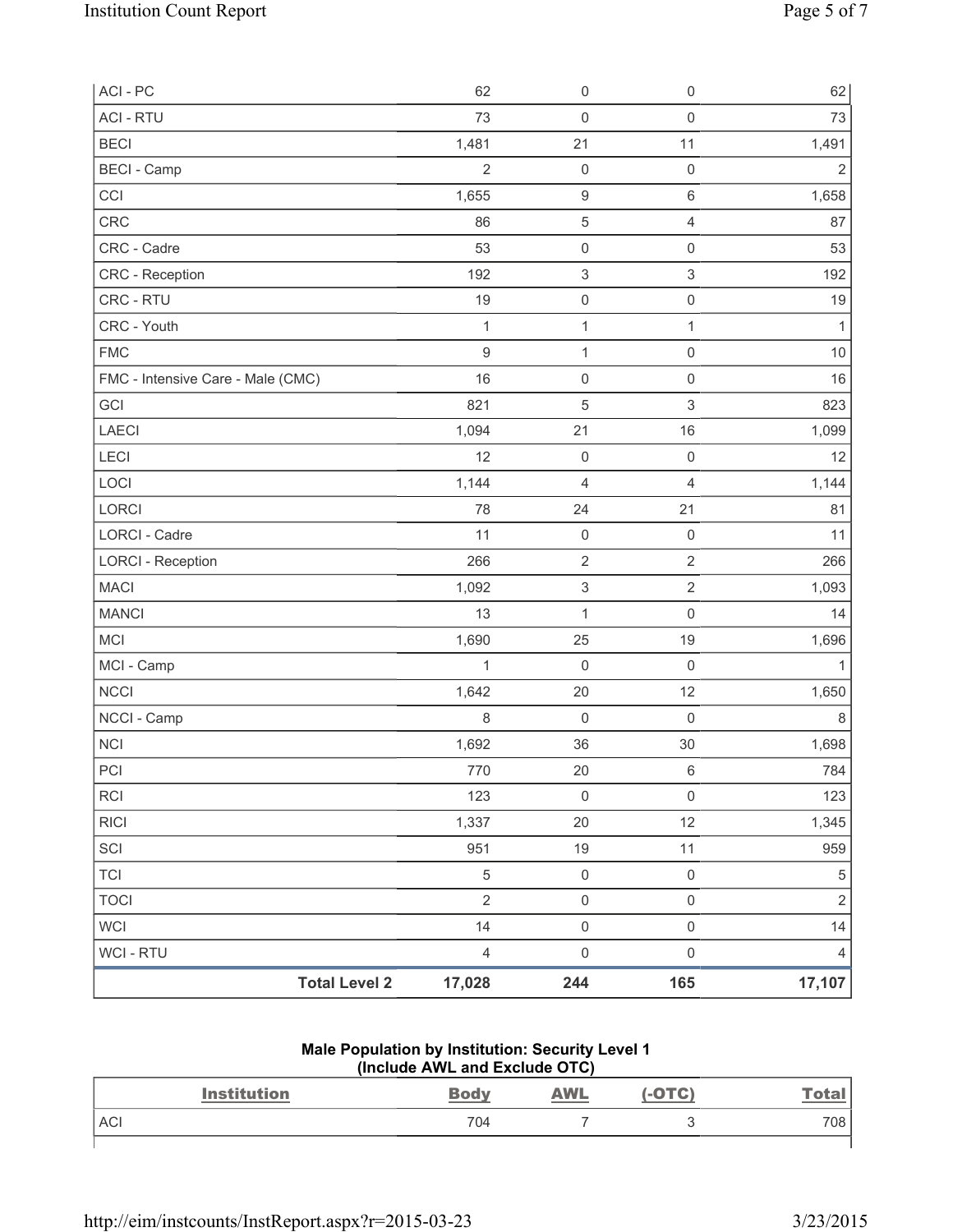| <b>ACI - RTU</b>                  | 46                        | $\mathsf 0$               | $\mathbf 0$               | 46             |
|-----------------------------------|---------------------------|---------------------------|---------------------------|----------------|
| <b>BECI</b>                       | 706                       | 13                        | $\,6\,$                   | 713            |
| <b>BECI</b> - Camp                | 469                       | $\mathsf{O}\xspace$       | $\mathbf 0$               | 469            |
| CCI                               | 850                       | 10                        | $\sqrt{2}$                | 858            |
| CRC                               | 43                        | $\ensuremath{\mathsf{3}}$ | $\sqrt{2}$                | 44             |
| CRC - Cadre                       | $\ensuremath{\mathsf{3}}$ | $\mathsf{O}\xspace$       | $\mathsf 0$               | $\mathfrak{S}$ |
| <b>CRC</b> - Reception            | 101                       | $\,8\,$                   | $\,8\,$                   | 101            |
| CRC - RTU                         | 5                         | $\mathsf 0$               | $\mathsf 0$               | $\sqrt{5}$     |
| <b>FMC</b>                        | 448                       | 4                         | $\mathsf 0$               | 452            |
| FMC - Intensive Care - Male (CMC) | 21                        | $\mathsf 0$               | $\mathsf{O}\xspace$       | 21             |
| GCI                               | 437                       | 11                        | $\ensuremath{\mathsf{3}}$ | 445            |
| GCI - Camp                        | 768                       | $\sqrt{2}$                | $\sqrt{2}$                | 768            |
| <b>GCI-RTU</b>                    | $\overline{2}$            | 0                         | $\mathsf 0$               | 2              |
| <b>LAECI</b>                      | 678                       | 12                        | $\overline{7}$            | 683            |
| <b>LECI</b>                       | 14                        | $\ensuremath{\mathsf{3}}$ | 1                         | 16             |
| LECI - Camp                       | 174                       | $\mathsf{O}\xspace$       | $\mathsf{O}\xspace$       | 174            |
| LOCI                              | 1,152                     | $\,8\,$                   | $\overline{4}$            | 1,156          |
| LORCI                             | 46                        | 10                        | 10                        | 46             |
| <b>LORCI - Cadre</b>              | $\mathbf{1}$              | $\mathsf{O}\xspace$       | $\mathsf 0$               | $\mathbf{1}$   |
| <b>LORCI - Reception</b>          | 108                       | $\mathbf 1$               | $\mathsf 0$               | 109            |
| MACI - Minimum                    | 1,460                     | 28                        | 16                        | 1,472          |
| <b>MANCI</b>                      | 15                        | $\boldsymbol{9}$          | $\boldsymbol{7}$          | 17             |
| MANCI - Camp                      | 353                       | $\sqrt{2}$                | $\mathbf{1}$              | 354            |
| <b>MCI</b>                        | 510                       | $\,6\,$                   | $\ensuremath{\mathsf{3}}$ | 513            |
| MCI - Camp                        | 358                       | 1                         | 1                         | 358            |
| <b>NCCI</b>                       | 586                       | 13                        | $\boldsymbol{9}$          | 590            |
| NCCI - Camp                       | 397                       | 1                         | 1                         | 397            |
| <b>NCI</b>                        | 775                       | 11                        | $\overline{7}$            | 779            |
| <b>OSP</b>                        | $\boldsymbol{7}$          | $\mathsf{O}\xspace$       | $\mathsf 0$               | $\overline{7}$ |
| PCI                               | 1,252                     | 32                        | 15                        | 1,269          |
| RCI                               | $\overline{2}$            | $\mathsf{0}$              | $\mathsf{O}\xspace$       | $\sqrt{2}$     |
| <b>RICI</b>                       | 1,242                     | $18$                      | $\,8\,$                   | 1,252          |
| SCI                               | 1,064                     | 12                        | $\,6\,$                   | 1,070          |
| <b>SOCF</b>                       | 17                        | $\mathsf{O}\xspace$       | $\mathsf 0$               | 17             |
| <b>TCI</b>                        | 48                        | $\mathbf 5$               | $\overline{4}$            | 49             |
| TCI - Camp                        | 415                       | $\mathsf{O}\xspace$       | $\mathsf 0$               | 415            |
| <b>Total Level 1</b>              | 15,277                    | 230                       | 126                       | 15,381         |

# **High Offender ID's**